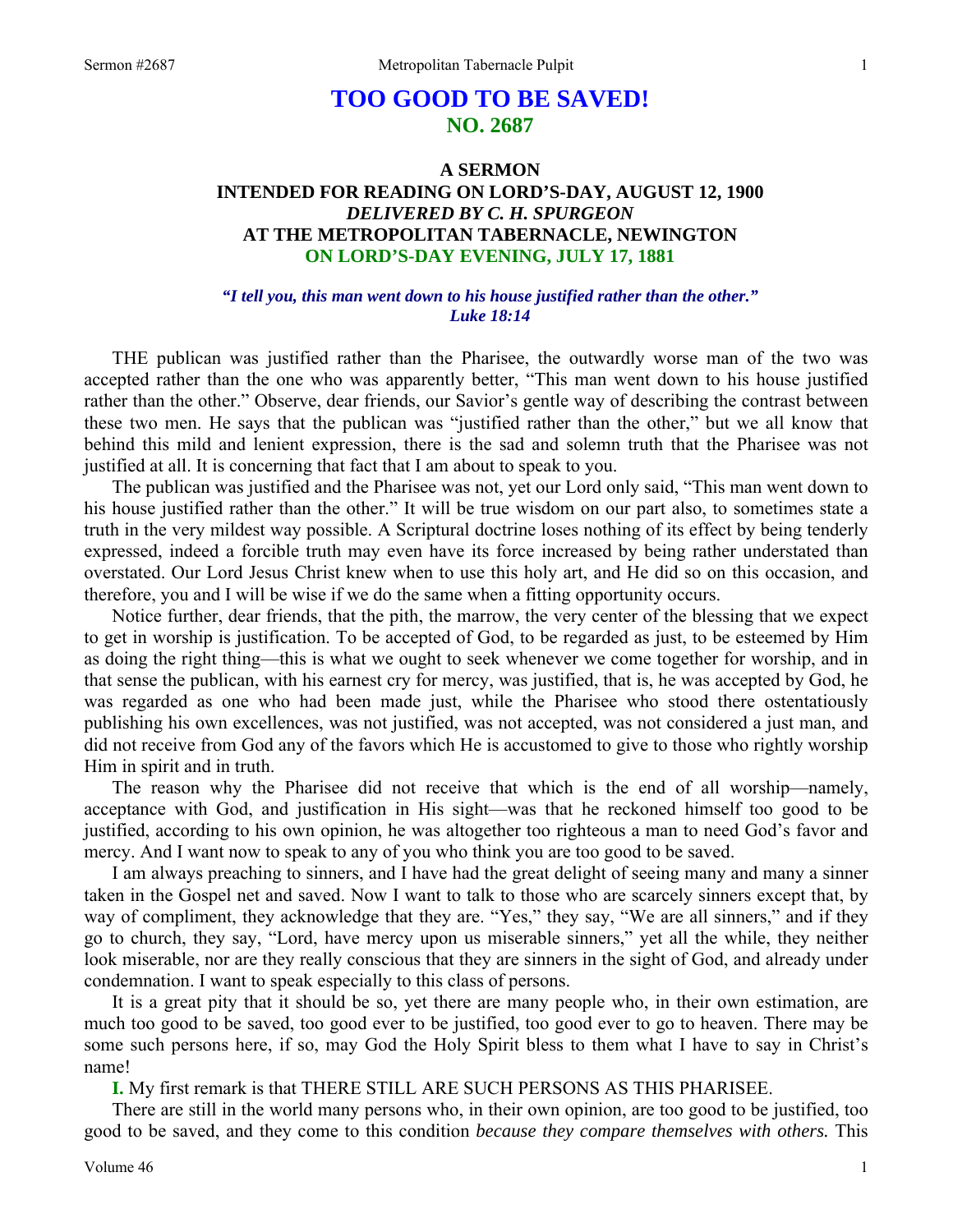Pharisee said, "God, I thank Thee, that I am not as other men are, extortioners, unjust, adulterers, or even as this publican." He felt himself to be quite a saint compared with the publican, he went up many degrees in his own estimation when he thought of what a wicked extortioner that publican had been, and he remembered someone who had been an adulterer, and another person who had been unjust, and contrasting himself with these people, he felt that he was the most respectable individual whom he knew, a man to be held in very high esteem.

He felt that God ought to be thanked for making such a man, and if nobody else would do it, he would do it himself, for that was a duty which ought to be discharged at once. So remarkable a specimen of human excellence ought not to be left on the face of the earth, ungratefully forgotten by men, and as many of them did seem to forget him, and not to see his excellences, he would himself bless God that there was, at any rate, one person in the world who was all he ought to be, if not a little more. He reckoned himself to be so good because he compared himself with other men.

My dear hearer, are you very good by the same sort of measurement? Are you superlatively excellent because you judge yourself by a similar standard? If so, let me ask you kindly to make use of that standard in another way by comparing yourself, not with those whom you regard as your inferiors, but with those whom you must own to be your superiors.

You have surely read some biographies of really devout, earnest, holy, consecrated men, whose lives much exceeds yours in all that is of true worth, so if you will look up instead of looking down, I think you will soon begin to say, "Ah! I am far short of their standard, I am nothing like those men were. I am not living such a careful, prayerful, watchful, self-denying, consecrated life as they lived." Let this thought take a little of the conceit out of you. Begin to think that you are not quite so good as you thought you were, and it may do you some service, if you meditate for a while upon that fact.

"But," you say, "We cannot all be expected to come up to their standard." Ah! but you are expected to do that, and a great deal more, for if you are going to be justified by your works, you will have to go far above their standard. The true standard by which you are to measure yourself is not even the most saintly of the saints, nor the most devoted of the martyrs and confessors. The standard for any man who would be saved by his own righteousness is God's holy law. Listen to it, "Thou shalt love the Lord thy God with all thy heart, and with all thy soul, and with all thy strength, and with all thy mind; and thy neighbour as thyself."

Have you come anywhere near that standard? I am sure you have not, you have fallen far short of what God demands of you, so what does it matter though you say, "I am better than some people are"? You are evidently worse than others are, and you are much worse—infinitely worse—than you ought to be, and the perfect law of God, if you are to be justified by it, requires a perfect obedience to all its commands, and that you can never render.

O dear sirs, you are laboring under a terrible mistake, you are, in your own judgment, superlatively good, but you come to that conclusion only by comparing yourselves among yourselves, a process which, as the apostle Paul tells us, is "not wise." Measure yourselves by the law of God, and you will shrink into nothing at once if you are a man of honor, and wisdom, and sense.

There are some who think themselves much too good to be justified by God, and they are under that delusion *because they have set one duty above another.* Listen to this Pharisee's boast, "I fast twice in the week." Among the Pharisees of our Lord's day, I believe that Monday and Thursday were the regular fast days, I have heard that among certain modern Pharisees, Friday is the appointed time for fasting, but that is a matter about which I do not know much.

The Pharisee evidently felt that it was a most important thing to fast twice in the week, and then he added, "I give tithes of all that I possess." There were certain tithes that were demanded by God's law, but he seems to imply that he did more than was required of him, for he gave tithes of all that he had coming in. I daresay that, like the rest of the Pharisees, he had tithed the "mint, and anise, and cumin," probably, altogether, it did not amount to much, and in comparison with "the weightier matters of the law, judgment, mercy, and faith," which he had omitted, it was as nothing at all, but he was very careful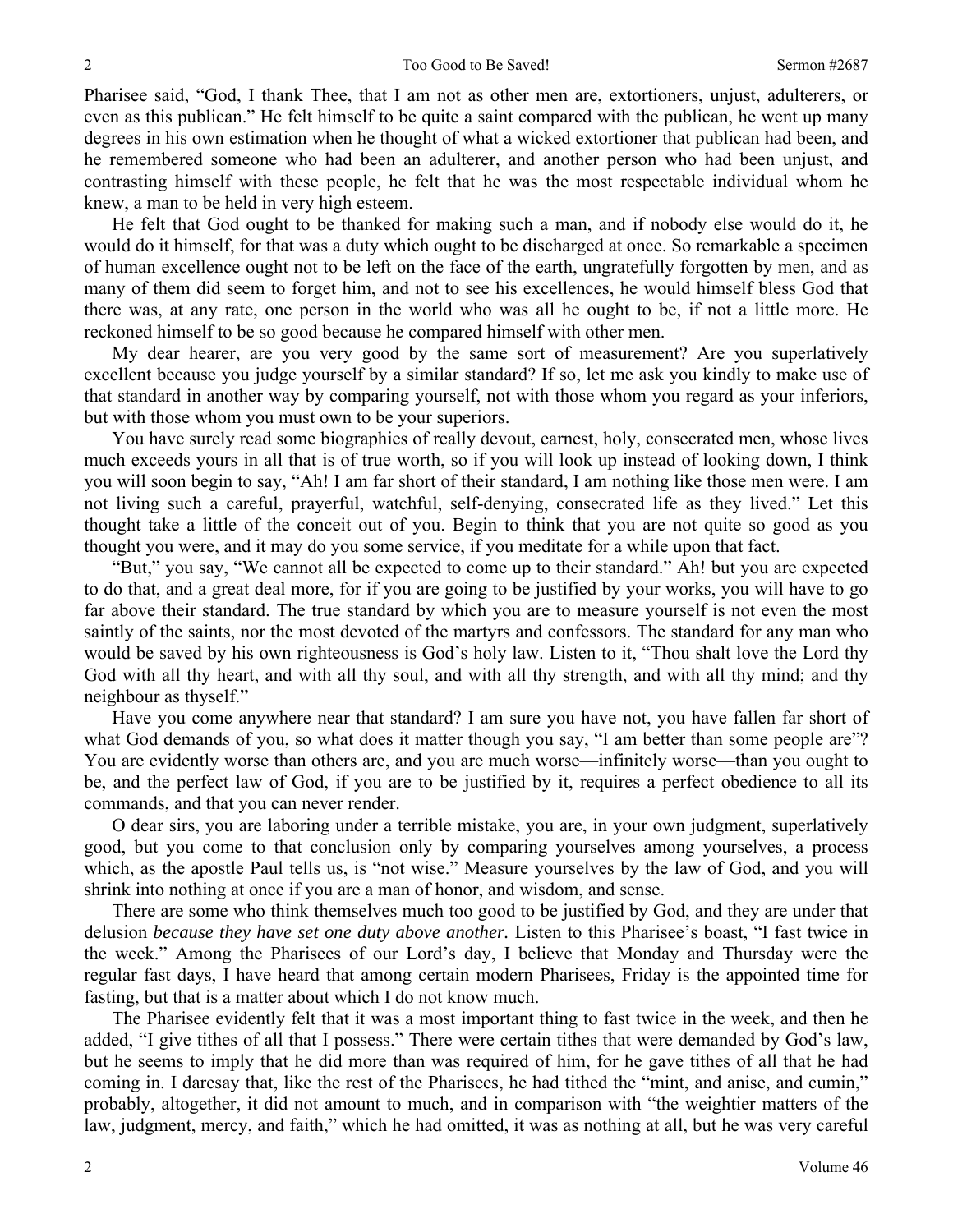to pay the tithe of his mint, and anise, and cumin. That might have been to his credit if he had not set it up as being the chief and main thing to be put in the front, the choice article to be exhibited in the window, to let everybody see what a remarkably excellent person he was, "I fast twice in the week, I give tithes of all that I possess."

He did not say anything about the widows' houses that he had devoured, nor about the pretense and hypocrisy that lurked behind his long prayers, he did not say anything about his pride and his contempt for his fellow men, which he even dared to express in what he called his prayers. No, but he brought certain other things to the front, out of all true proportion, and then he felt himself to be wonderfully good.

Well now, we know some persons who are most regular in their attendance at a place of worship. Perhaps someone asks, "Is not that a good thing for me to do?" Yes, it is an excellent thing, but I do not say much about it if you give short weight in your shop, or if you tell lies in your home, or anywhere else, or if you are living an unchaste life. There are other things to be thought of besides going to a meeting on Sunday.

"Oh! but we have been baptized, and we take the communion." Yes, I know you do, and it is a very important thing that you should do so if you are a believer in the Lord Jesus Christ, and if you are really living as true believers should live. But if you put any religious ceremony to the front, and omit the more vital matters, it will not do.

Then you know there are some persons who say, "Well, sir, I was baptized as an infant, I was confirmed by the bishop, I have always attended the parish church, I give my guinea to every contribution, I have family prayer, I have—I hardly like to say how many good things I have." Just so, that is the way with some people, they put a certain set of duties into the front, while other duties are neglected, and they bring to God one duty blood-red with the murder of another.

There are some who have given to God what they have gained by lying and trickery in their business, or they have given to God what they have ground out of the bones and marrow of the poor. Is it not often so? But it is not to be expected that God will accept either ourselves or our offerings because we choose to put one set of external duties into the front and then say, "We are superlatively good." It is a dreadful delusion, may God save you from it, my friend, if you are under it! Remember the solemn words of the Lord Jesus upon this very point, "These ought ye to have done, and not to leave the other undone."

There are also some persons who reckon themselves to be very good *because they conceive themselves to have done almost more than they ought.* There is one family of the "Good-enoughs" and there is another family of the "Too-goods." They are cousins I believe, certainly, they are very closely related. This Pharisee belonged to the family of the "Too-goods." I have already reminded you that he said, "I fast twice in the week." Now, according to the law of the Jews, they were to fast once in the year, so this man gave a hundred days for one, for he fasted twice in the week.

They were to give a tithe of the produce of their land, but he did more than that. He said, "I give tithes of all that I possess, surely, there is a balance to my credit. If I do fall short anywhere, I have gone over the mark in some other things, and have done more than was required of me." Alas! it is often the characteristic of hypocrites that they overdo one part and underdo another.

Remember that striking simile in Hosea 7:8—"Ephraim is a cake not turned." What happens to a cake that is not turned? Why, it is done too much on one side, and it is not done on the other. It is burnt black upon the coals on one side, and the other side is dough just as it was when it was put down to bake. How many there are who keep always looking at their burnt side! "Oh!" they cry, "we are baked, and more than baked." Yes, but look at the other side of you, which God also sees, there, you are underdone. Oh, that we might have sense enough to look at ourselves in a true light, and to see the whole of ourselves, for then our foolish self-righteousness would soon vanish!

Let me speak to these very good people a little longer. This Pharisee, though he was so very good in his own esteem, could not be justified, *because he did not pray.* Someone asks, perhaps, "Did he not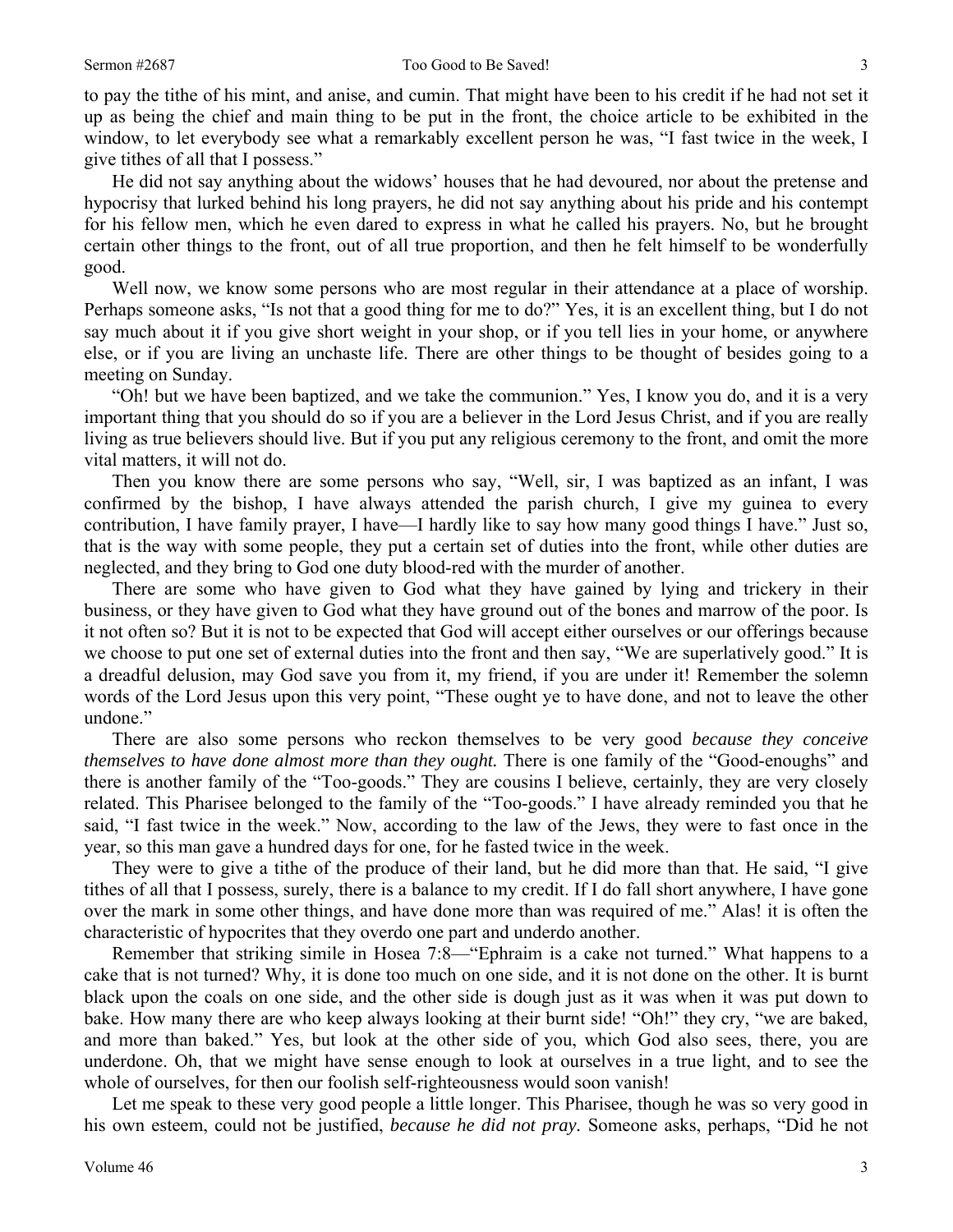pray?" No, he went up to the temple to pray, but he did not pray. There was not a word of prayer in all that he said. And you, my friend, may have knelt down every morning and every evening since you were a child, and yet never have prayed, for prayer is the speaking of a poverty stricken heart to a rich God the actual asking of something from God—but you have not felt that you needed anything from Him, so you have not asked for it. You have never cried out of your heart unto the Lord, you have uttered a certain form of words, and that has been the end of it. You may say your prayers everyday till you die, and yet never have prayed at all. How could this Pharisee expect that he should be saved when he had never prayed?

And next, *he did not love his fellow men,* and it is a rule with God that, if we love not our fellows, we shall not have His love. If we forgive not our erring brother, neither will the Lord forgive us. This Pharisee did not love his brother, he put all the rest of mankind into one bundle and he said, "God, I thank thee that I am not as other men"—the whole lot of them. He himself stood there alone, he was the one man for whom God was to be thanked. He did not love his fellows, or else he would have thought better of them, and he would not have put them all down as unworthy to be associated with himself, nor would he have set himself up above them all. Specially, he did not love that publican, he was horrified to find him standing so near him, and he uttered, even in the house of God, a contemptuous expression concerning his fellow sinner. How could God send a man home justified when he was unloving, and without sympathy for his fellow man?

Notice also, that *this Pharisee did not ask for mercy.* Look again at his pretended prayer, there is not anything in it concerning mercy. He said, "God, I thank thee," but he did not cry, "Give me mercy, grant me forgiveness, pardon all my transgressions against thee." There was not a word of petition or supplication, then how should God give the man that which he never asked for? How should He bestow justification on one who never sought it?

Perhaps the most fatal flaw of all was that *there was no reference to an atonement in his devotion.*  He said, "God, I thank thee, that I am not as other men are," but there was no plea that the atonement offered on the altar might avail for him. Yet, deep down in the poor publican's prayer, there lies an allusion to the propitiation or mercy seat. The penitent cry, "God be merciful to me a sinner," has in it the veiled thought of the great propitiatory sacrifice, but how shall God hear the prayer of the man who does not plead the blood of Jesus, nor make any mention of His great sacrifice for sin? The Pharisee was too good altogether in his own esteem, so he was not justified, I wonder whether there are any such people here.

**II.** Secondly and but briefly, let me say, concerning such persons as this Pharisee, that THEY CANNOT BE JUSTIFIED.

I can support my statement by the following reasons. First, *for God to justify them, would be to dishonor Himself by putting Himself in the place of a debtor to them,* and that can never be the case. This man as good as pleaded, if he pleaded at all, that God should accept and justify him because he had not done certain things, but he had done other things, therefore God was, as it were, indebted to him for his extraordinary excellence.

But man, woman, do you think that God will ever be debtor to you? Will you dare to stand before your Maker, and talk to Him as if you had some merits of your own which deserved commendation from Him? Probably you would not say that in so many words, but there are many who are practically saying as much as that. They kick against the doctrine of election, for instance. They say that, for God to save one person, and not another, is wrong, for they have as much claim upon Him as others have, which is true, for they have no claim at all, just as others have none at all. Yet their very opposition to God's exercise of His sovereign rights proves that, deep down in their hearts, they believe they have some claim upon Him, and that God is in some sense their debtor.

But dear friends, you can never be justified while you talk or act in such a way as that. God will freely give heaven itself away, He will give His own Son as the free gift of His grace, but He will have no dealings with you if you think you have any claims upon Him. Claims upon Him? Wretches, who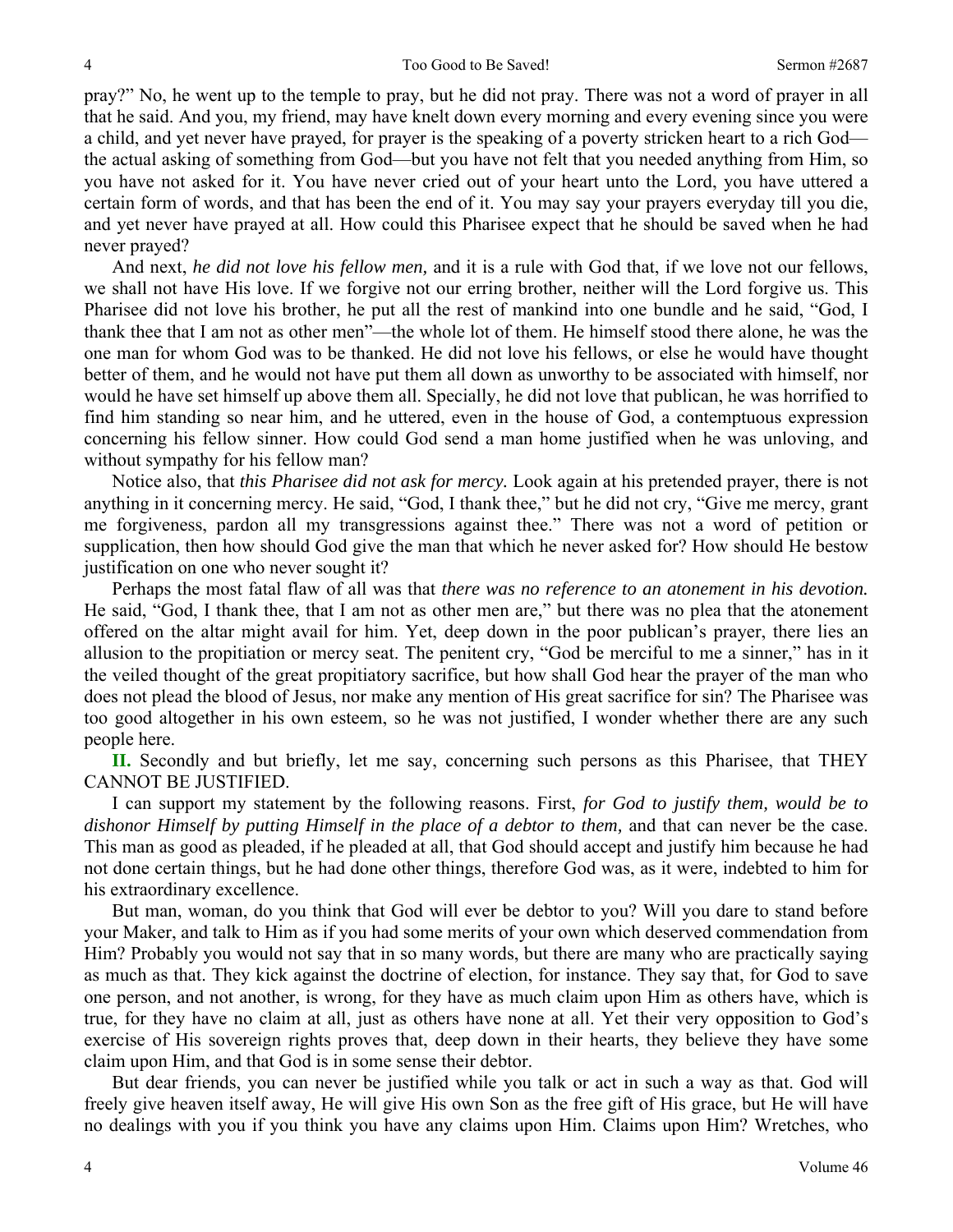deserved long ago to have been cast into hell, how can you talk about your own merits when you appear before the infinitely holy God?

Further, God cannot justify these self-righteous people *because, if He did, it would be as good as saying that Christ's atonement was needless.* If you can go to heaven by your own works, why did Christ die? If you can get there by fasting, and prayer, and by religious observances, and moralities, then yonder cross with Christ upon it was a superfluity and a mistake. There was no need for any plan of salvation, and no need of an atonement by blood, if after all, men might be good enough to save themselves.

But we know that there is no salvation apart from Christ's atoning sacrifice, so God cannot justify the self-righteous when, in order to do so, He would have to cast a slur upon His own wisdom, and upon His own well-beloved Son. You good people, you who are too good to be saved—I mean, too good in your own esteem—you cannot be justified.

Further, if God were to justify those who are like this Pharisee was, He would be *either making two ways to heaven or else shutting sinners out.* You see, dear friends, God must shut the sinners out if the door into heaven is only for the good, or else He must make a special entrance for the gentlefolk, a little private door where qualified people can go in by presenting tickets describing their own merits.

But if that were to be the case, we should have to get the Bible altered, for this blessed Book tells us that there is only one way of salvation, and the Lord Jesus Christ Himself says that He is the way. The Bible says that there is only one foundation, and that "other foundation can no man lay than that is laid, which is Jesus Christ." The apostle Peter, speaking to the rulers and elders of Israel, said, "This is the stone which was set at naught of you builders, which is become the head of the corner. Neither is there salvation in any other: for there is none other name under heaven given among men, whereby we must be saved."

Suppose that sinners are to be saved partly by works and partly by grace, then what is to become of those who have no good works to plead? Shall they be lost? No, yet if they are to be saved, they must be saved by grace alone. Then there must be two ways to save men, some by grace—that is the way for sinners, some by grace and works—that is the way for respectable people like some of you. Then we should have two gates to heaven, and if two, why not twenty? And then, at last, it would come to this, that we might have twenty thousand different ways to heaven.

I have seen a book entitled "Every Man's Own Lawyer," and we might in time have another book upon the subject, "Every Man His Own Savior." That is what it would practically come to at last if there was more than one way of salvation. But it is not so, and never shall be so. There is one way of salvation for all who come to God, and that is by faith in Jesus Christ, and if you will not walk in this narrow way, if you are too good to travel along this pilgrim path, you shall perish in your accursed self-righteousness. Accursed indeed it is, for it has shut multitudes out of all hope of mercy, because they have thought themselves too good to be saved.

If the self-righteous are to be saved, we must alter the Bible in other places besides those I have quoted. Our Lord Jesus Christ said, "They that are whole need not a physician; but they that are sick. I came not to call the righteous, but sinners to repentance." You must strike that passage out, and so you must the reference to "Him that justifieth the ungodly." It must no longer be said, "Blessed is he whose transgression is forgiven, whose sin is covered;" but we shall have to make David say, "Blessed is he who has never sinned at all, but whose merits deserve eternal life." Poor David himself would have come off badly under such a rule.

You will also have to alter the church as well as the Bible. I must go out, and most of my brethren and sisters will have to go out, for we shall not be able to get along with such good people as you are. We have all been sinners, and God has had mercy upon us, and we love Him much because He has forgiven us much, and when you self-righteous folk come in, you will not like to associate with us, and when we pray, "God be merciful to me a sinner," you will feel ashamed of us. Yet, mark you, the church will not be altered in order to please you.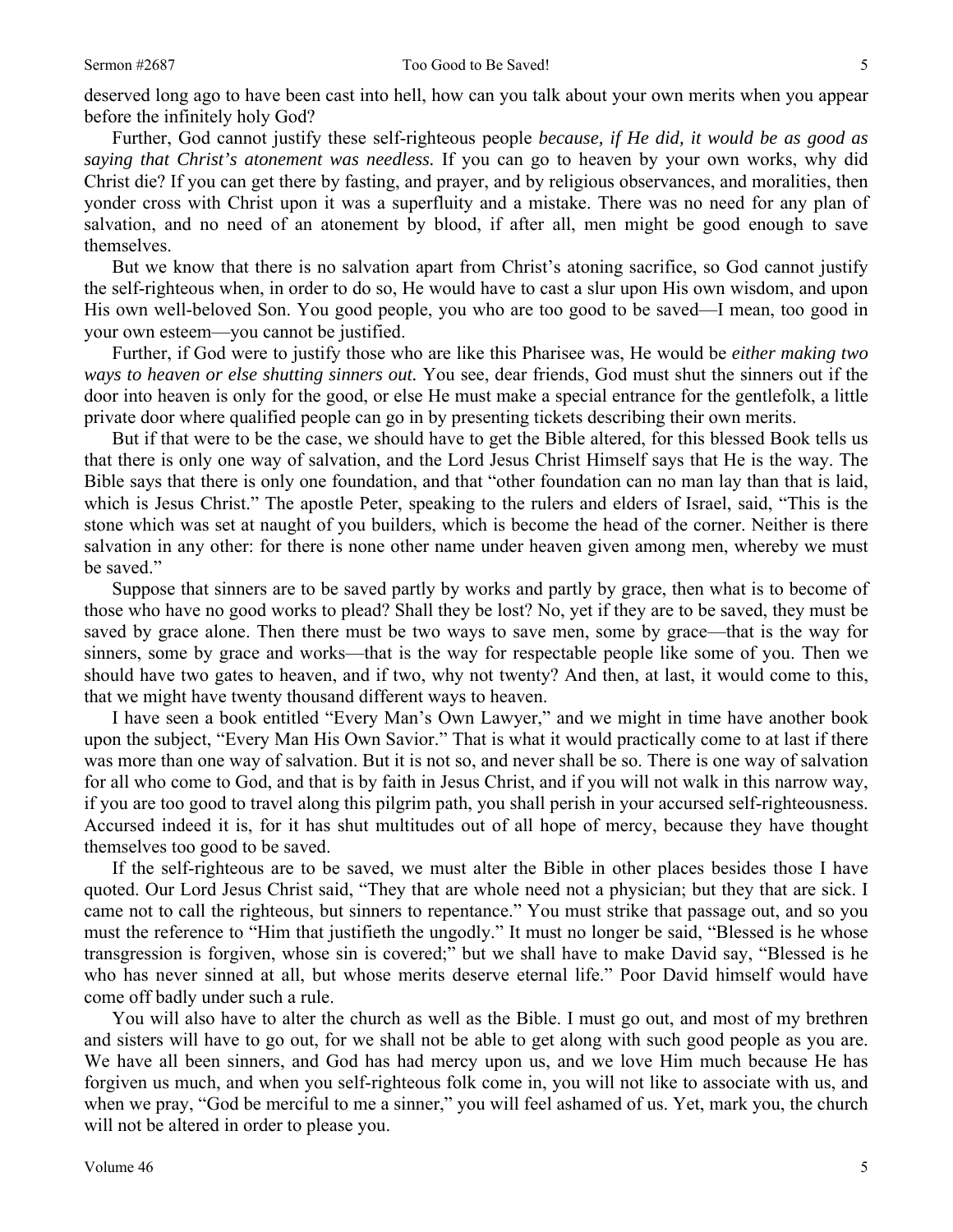If it were, we would also have to alter many of our best hymns. We could not sing the hymns we have sung this evening. "Rock of Ages" also would have to go, for we should feel that Toplady made a mistake when he wrote it, and "Jesu, Lover of My Soul," would have to follow it. If this is the right system, if the good people are to come to Christ with their own goodness, and to be saved because they are so good, then what is to become of the whole of our Hymn-Book? Why, everything will be turned upside down, but mark this, the turning upside down will come in another way. It is you self-righteous ones who will be turned upside down, and if you will continue to be deluded, and to believe a lie, you will have to suffer for it.

I pray that God, in His mercy, may abase you now with true humility, and lay you low at the feet of Jesus, for if not, you will have to be abased at the coming of the Lord, in the day when He shall judge all things according to infallible truth, and your fancied righteousness will then melt away like hoarfrost at the rising of the sun, and you will cry out in despair, "Woe is me! Woe is me! I thought myself good and excellent, but now I am cast out, while sinners, whom I despised, are brought in to feast on His wondrous mercy forevermore."

**III.** Now I shall conclude by observing, concerning these people who are, in their own esteem, too good to be justified by grace, and who do not therefore seek God's grace, that IT IS MOST FITTING THAT THEY SHOULD NOT BE JUSTIFIED.

I will tell you why it is most fitting; and first, *because it is taking them on their own standing.* A man ought never to object to be taken at his own valuation. I had an experience once which may illustrate the way in which God will deal with men who are like this Pharisee. There came to me a gentleman—a very great gentleman—who wished to become a student of the College. He told me that, in all probability, I had never had such a remarkable genius as he was offering himself as a student.

Of course I was amazed, and deeply gratified. I asked him in what way he could display his genius, and he replied that he had been studying for the ministry for many years, that he was most fluent and eloquent, and that if I liked, he would preach me a sermon on the spot upon any subject that I chose to give him. I said, "No, I do not think that I could listen to a sermon from you just now, for I have a good many other people waiting to see me." He went on to tell me about his wonderful attainments, but I stopped him, and said, "I must decline your application." "But why?" he asked. "Well," I answered, "we have no such men as you are in the College, we have none of your sort." "Well then," he said, "it is time you had."

So I told him that the tutors were very ordinary sort of persons, and according to his own account, he knew very much more than they did, to begin with, and I also said that the President of the College was a still more ordinary person, and that considering the way in which I was confounded by his dazzling genius in that short conversation, I really must decline him. It was not possible that we should be able to get on together, for there was nothing that he could learn, as he knew everything already, so there was no need for him to become a student with us.

You may imagine his surprise because I took him on his own footing. He showed himself off to be such a remarkably wonderful man that all I could feel was, "I can read you through and through, and understand what a fool you are." I did not tell him so, but I met him on his own ground, and told him that he was much too good for me to receive into the College. I believe it was right that he should be so answered, for Solomon said, "Answer a fool according to his folly, lest he be wise in his own conceit."

And oh, how grimly and solemnly will God, at the last, answer every self-righteous fool according to his folly—"You say that you did not sin as that publican did. No, and therefore, you did not repent as that publican did. Christ came into the world to save sinners, but according to your own declaration, you are not one of them, so He did not come to save you. He has shed His blood to wash the filthy, but you say that you are not filthy, so you shall never be washed, you shall forever remain as you are."

This will be one way of letting the self-righteous see how God does laugh at the calamity of those who have despised His mercy, and doeth mock when their fear cometh. All their self-righteousness was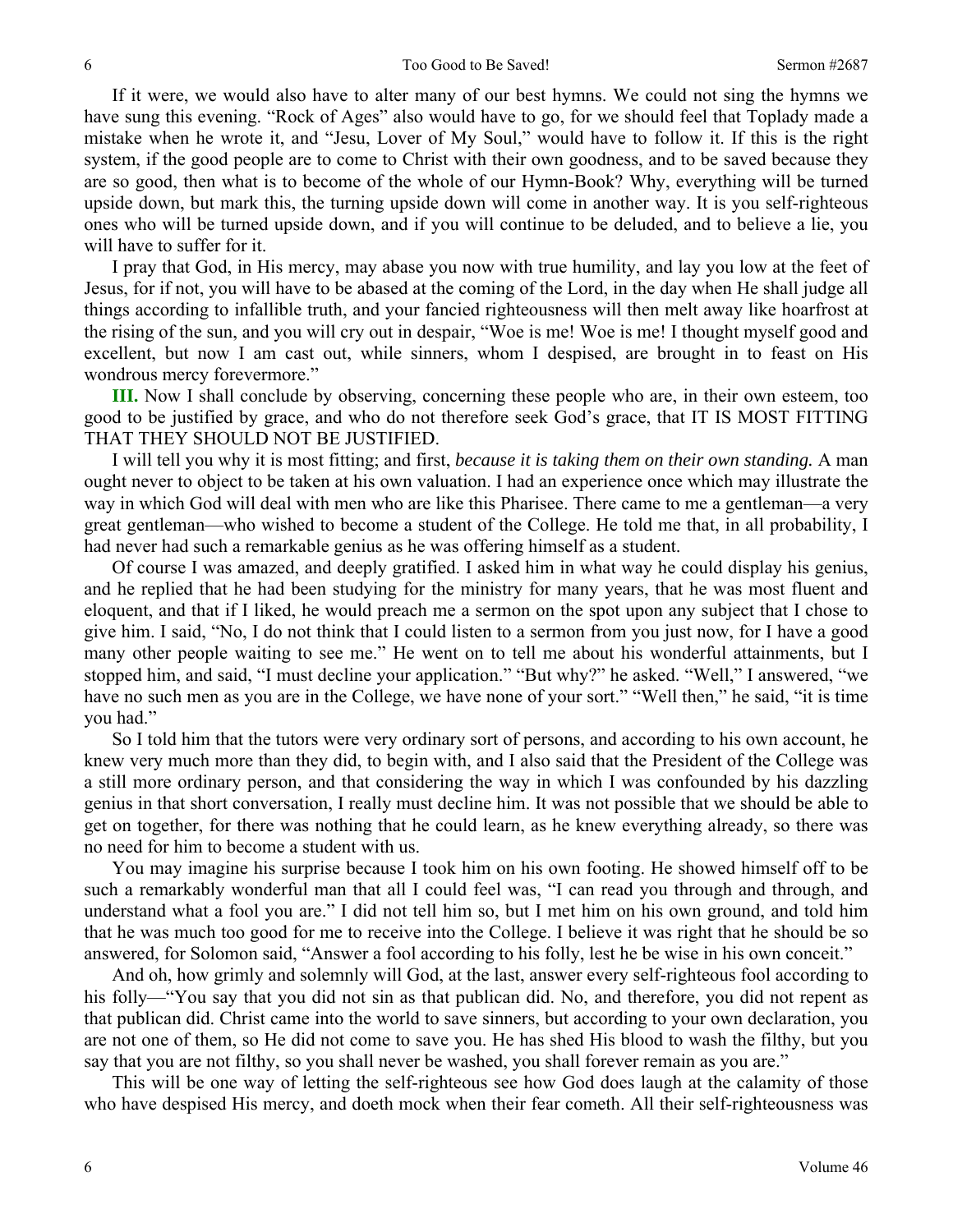a mocking and a laughing at Christ, and His precious blood, and at free grace and the Gospel, so the time will come when they will hear another kind of laugh, and it will be but fitting that they should.

It is fitting that the self-righteous should not be justified, and they themselves cannot wonder at it, because *they know that they are unwilling to accept the Gospel*. They cannot wonder that they do not have its blessings, for they do not like its terms. There are some of you, I fear, who are not willing to make a confession of your sin, you say that you do not wish to be saved by charity, to be delivered from going down to the pit by the sovereign, unmerited grace of God, you must have a hand in the matter somehow, for you have some claim upon God, you think.

Well then, do you wonder that what you will not receive is denied you? They who shut their eyes must not marvel if the sun seems no more to shine for them. When men will not hear, they must not be surprised if the voice ceases to speak. Take heed unto yourselves, you who are trusting in your own righteousness, lest God, taking you at your word, and seeing you unwilling to accept the blood and righteousness of Christ, may justly give you over to perish in your sin.

What an awful sight that will be—*a man everlastingly a martyr to his own pride!* Even the demons in hell might ask, "Why did that man come to hell? Was he unjust?" No. "Was he an extortioner?" No. "Was he an adulterer?" No. "Then, why did he come here?" Because he would not go to heaven by grace. He thanked God that he was not as other men are, but he has not much to thank God for now, for he finds himself cast out while many of the other men, whom he despised, are saved. "But why did he go to hell?" Only to keep up his own pride, to have his own way, and not to bow his neck to Christ's righteous rule.

When a man sacrifices his life for his country, when a man loses his life on behalf of science—above all, when a man is burned to death for God and for the truth, I can honor him, but when a man loses his soul for the sake of his pride, angels and men may well cover him with everlasting contempt. O sirs, I pray you, if pride is keeping you out of heaven, give it up, and cast yourselves down at Jesu's feet!

The old fable tells us of a fox that entered into a vineyard by a very small hole. He was very thin then, but he ate so many of the grapes that he grew to be twice his former size and could not get out again, and there he would have been caught and killed. He had grown too big to make his escape, so there was nothing for him to do but to starve himself down to his former size, and so get out to a place of safety.

And if you have made yourselves so big with your own righteousness that you cannot get through that strait and narrow way of yielding to Christ, and trusting Him, and obeying Him, then you must shrink and starve yourself down to this size. I pray God speedily to bring you down to it till you too shall be a bankrupt sinner, an emptied sinner, a condemned sinner, and then shall just look to Christ upon the cross, and live, for—

#### *"There is life for a look at the Crucified One, There is life at this moment for thee,"—*

if you will but look there for it. But if you will look only to yourself for it, you will perish in your iniquity, and your blood will be upon your own head. God bless this word to all whom it concerns, for Jesus' sake! Amen.

#### **EXPOSITION BY C. H. SPURGEON**

#### *LUKE 18:1-14*

**Verse 1.** *And he spake a parable unto them to this end, that men ought always to pray, and not to faint;* 

"Not to faint" in their expectation of answers to their supplications, and therefore give up prayer, but to persevere in presenting their petitions at the throne of grace, because prayer is never lost labor. There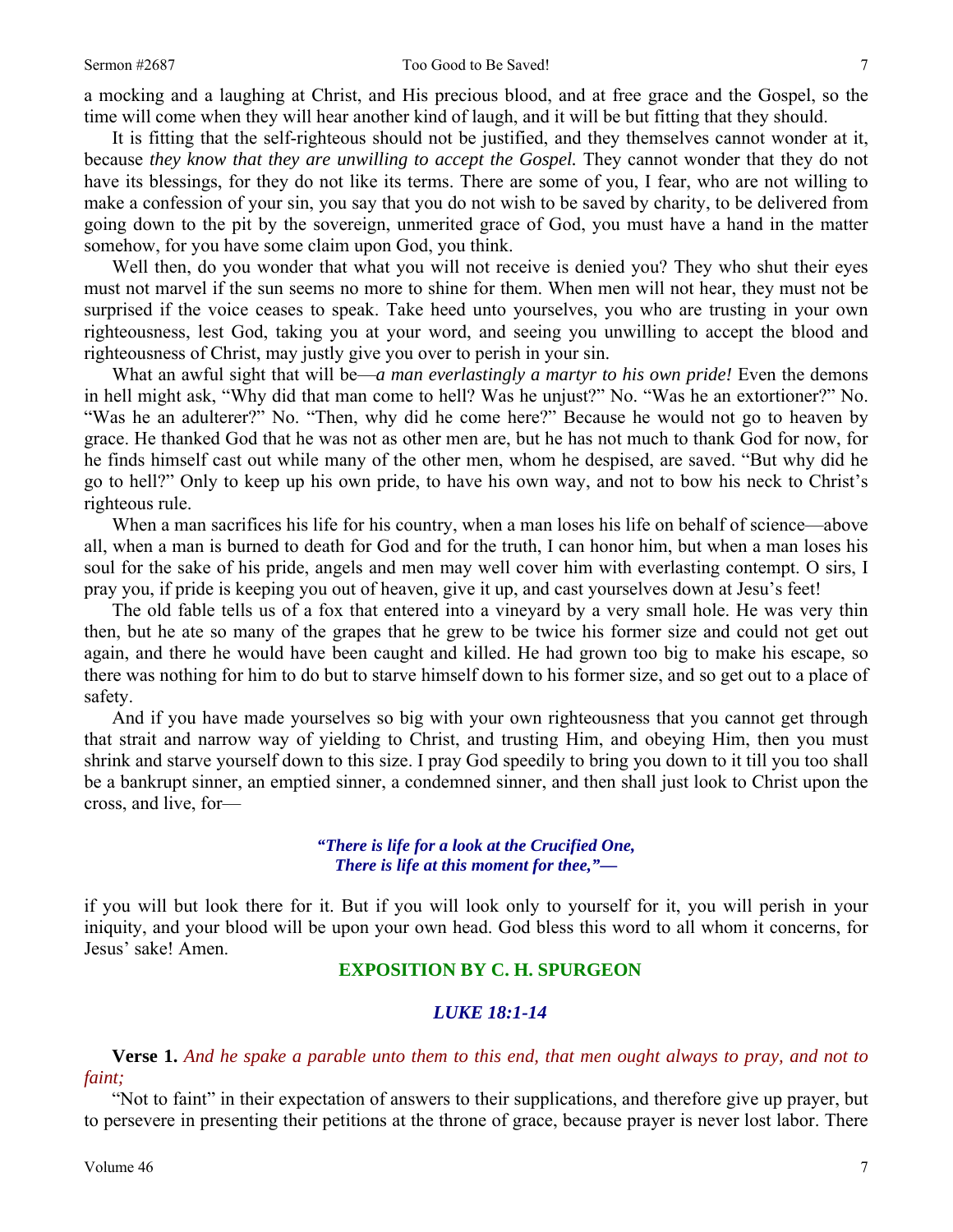may be a time during which God does not appear to answer prayer, but He will ultimately answer it, therefore, "men ought always to pray, and not to faint" in prayer. If they do not pray, they will faint in many ways. Their courage will faint. All their hope as to the future will faint, and fall into a dead swoon as it were. So, dear friends, you have your choice between praying and fainting. The doctrine our Savior laid down was "that men ought always to pray, and not to faint," and this is the parable which He related in illustration of that truth:—

### **2.** *Saying, There was in a city a judge, which feared not God, neither regarded man:*

He was a most unfit person to be a judge, as many in Eastern cities still are. They are ready enough to take bribes, but they are not so prompt in giving just judgments. They generally attend to the business of the rich and the powerful, but neglect the poor and needy. So was it with this judge, who "feared not God, neither regarded man."

#### **3.** *And there was a widow in that city; and she came unto him, saying, Avenge me of mine adversary.*

Probably someone had come, and taken away from her the little bit of land that her husband had left her, upon the produce of which she and the children might have lived, and she could not get it back again. So she comes to the judge and cries, "Avenge me of mine adversary."

#### **4.** *And he would not for a while:*

He had plenty of applicants who could pay him better than this poor woman could, so he disregarded her petition, but he little knew that, in her, he had to deal with a woman who meant to be heard, and who intended to press her suit until she won it. She was evidently a very determined character. Though a broken hearted widow, yet she was not broken spirited even though the judge refused for a while to attend to her plea.

### **4-5.** *But afterward he said within himself, Though I fear not God, nor regard man; yet because this widow troubleth me, I will avenge her, lest by her continual coming she weary me.*

She came again, and again, and again, and again, she would not leave off coming, for she meant to have the justice she sought, and she did get it. Now that is the way to pray, as if we would even weary God with our supplications, though we can never do so. It is impossible to weary Him with earnest believing entreaties, yet we must show the same determination in prayer which this importunate widow manifested while pleading with the unjust judge.

### **6.** *And the Lord said, Hear what the unjust judge saith.*

He is unjust, but he is obliged to be just now. He is hardhearted, but he is compelled to yield. The widow has conquered him, not by her money, but by her importunity. She is there so often that she troubles him, and he says he must give in, and grant her request.

## **7.** *And shall not God avenge his own elect, which cry day and night unto him, though he bear long with them?*

He may seem to be slow about it, but when His people cry to Him, He will hear them ultimately if He does not at once. Do not imagine that the children of God will always be laughed at and downtrodden. God will yet arise, and take their side. They may be pushed into a corner for a while, but they shall come out into a large room in due season, for God will certainly avenge His own elect.

## **8.** *I tell you that he will avenge them speedily. Nevertheless when the Son of man cometh, shall he find faith on the earth?*

If anybody could find it, He would, for He creates it all, and He knows where to look for it, yet there is so little of it that even He, whose eyes can detect the faith that is as small as a grain of mustard seed, can scarcely find it. There is all too little real faith in the world, and those who think they have most of it, when they get into troubled waters, soon find they have not any to spare, and much that they thought was faith does not turn out to be so. O men, brethren, fathers, how little do we trust our God compared with what He deserves!

**9-10.** *And he spake this parable unto certain which trusted in themselves that they were righteous, and despised others: Two men went up into the temple to pray;*